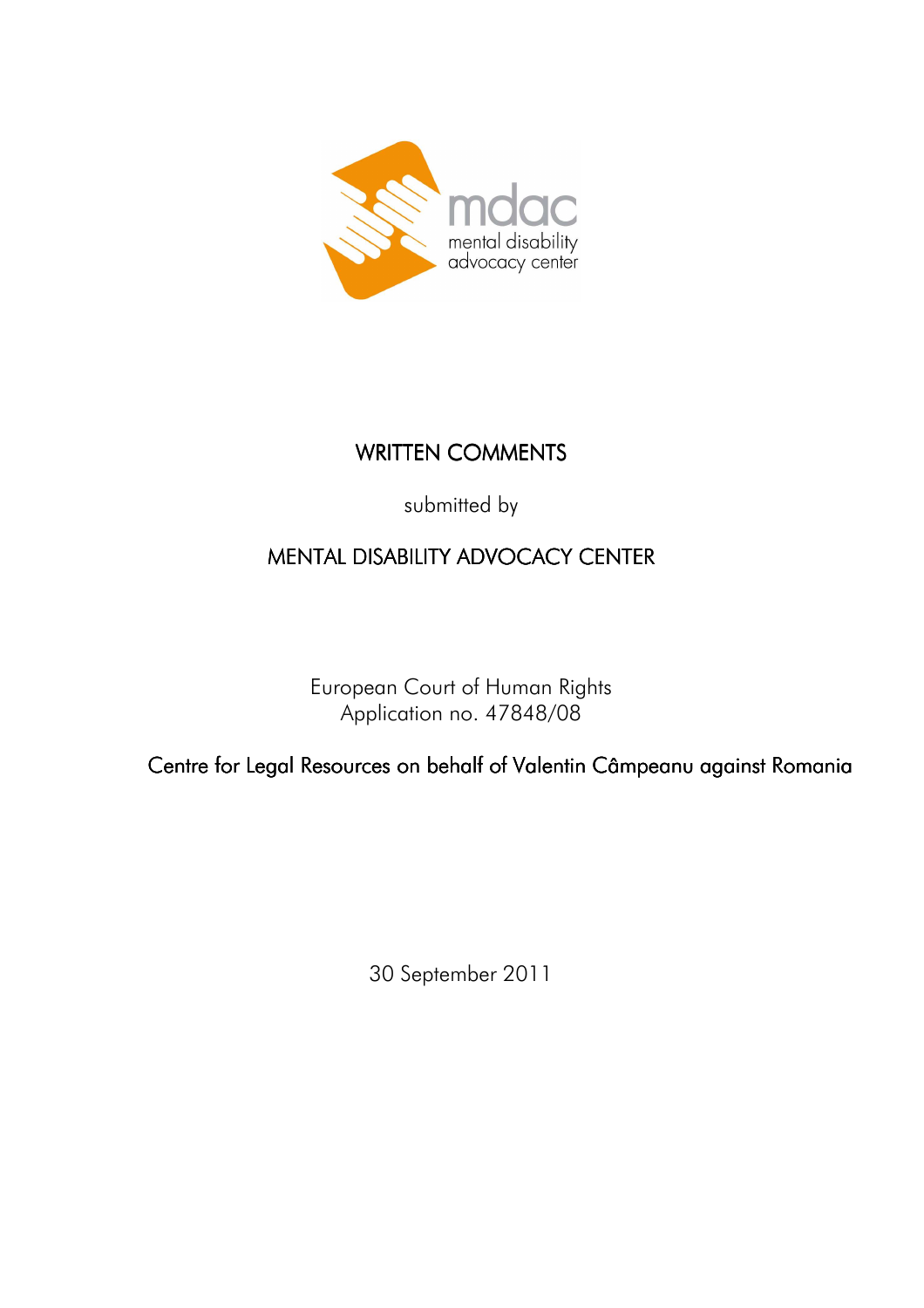### TABLE OF CONTENTS

| Introduction |                                                                              |                                                                                                                                   |                     |
|--------------|------------------------------------------------------------------------------|-----------------------------------------------------------------------------------------------------------------------------------|---------------------|
| $\mathbf{L}$ | Background information on persons with disabilities and institutionalisation |                                                                                                                                   | 2                   |
| II.          | International standards                                                      |                                                                                                                                   | 4                   |
|              | А.<br>Β.                                                                     | The United Nations Convention on the Rights of Persons with Disabilities (CRPD)<br>Access to justice for people with disabilities | $\overline{4}$<br>5 |
|              | III. Rights of persons with disabilities and persons with HIV/AIDS           |                                                                                                                                   | 8                   |
|              | А.<br>В.                                                                     | Right to life<br>Freedom from torture and inhuman and degrading treatment                                                         | 8<br>10             |
|              | Conclusion                                                                   |                                                                                                                                   |                     |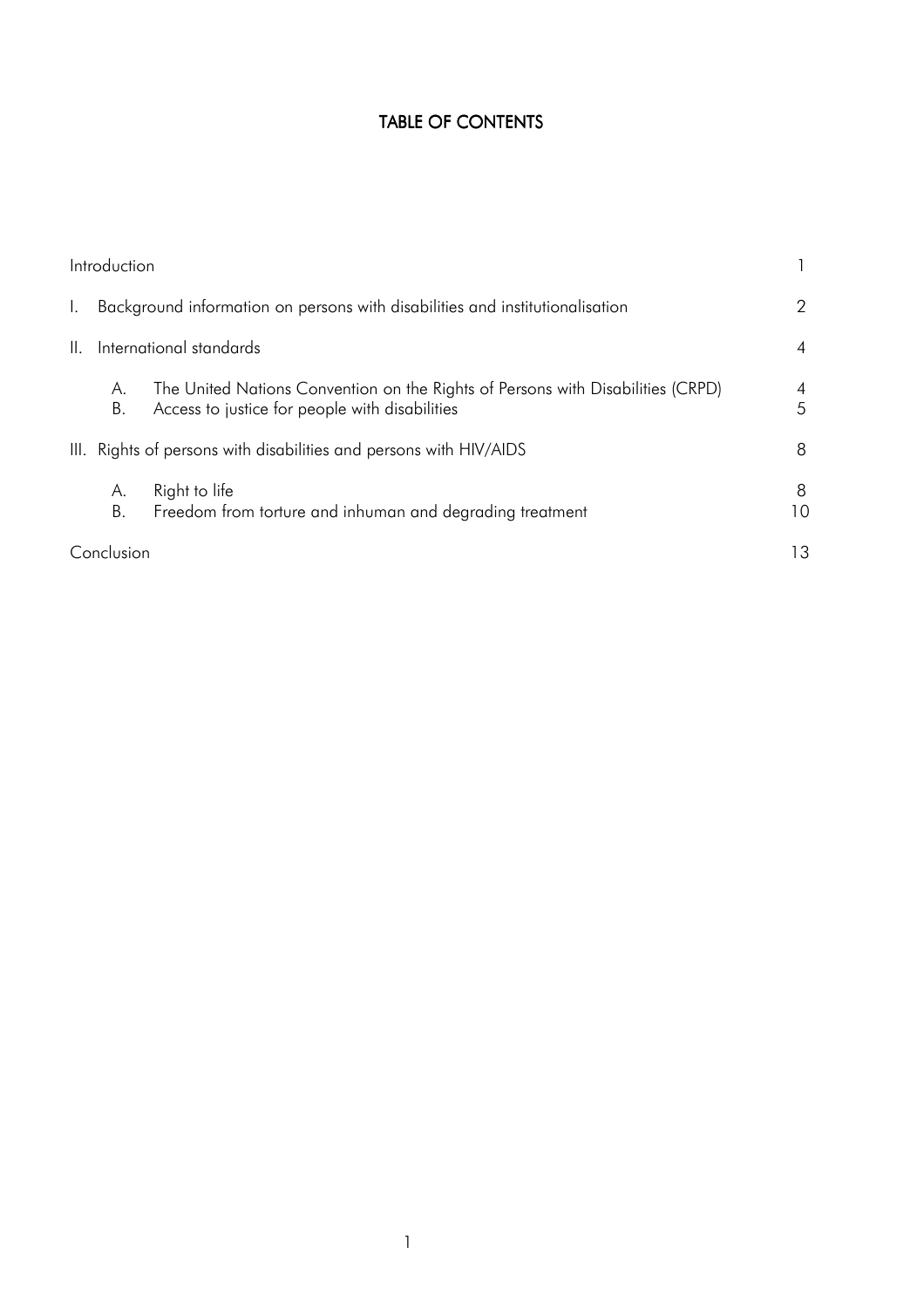## **INTRODUCTION**

These written comments are submitted by the Mental Disability Advocacy Center (MDAC) pursuant to leave granted by the President of the Third Section under Rule 44(3) of the Rules of Court. MDAC is an international human rights organisation which advances the rights of children and adults with intellectual disabilities and psycho-social disabilities. MDAC uses law to promote equality and social inclusion through strategic litigation, advocacy, research and monitoring and capacity-building. It operates at the global level as well as regional and domestic levels in Europe and Africa. It is headquartered in Budapest, Hungary and was founded in 2002. MDAC has participatory status with the Council of Europe and a special consultative status with the United Nations Economic and Social Council. MDAC has previously served as a third party intervener in the cases of *Kędzior v. Poland* (no. 45026/07) and *Gauer and Others v. France* (no. 61521/08).

### I. BACKGROUND INFORMATION ON PERSONS WITH DISABILITIES AND INSTITUTIONALISATION

The 2011 World Report on Disability, produced jointly by the World Health Organization (WHO) and the World Bank, estimates that one billion people worldwide have some form of disability.<sup>1</sup> Among the key findings of the report are that people with disabilities are more than twice as likely to find healthcare provider skills inadequate to meet their needs, and nearly three times more likely to report being denied needed health care.<sup>2</sup>

The Court has recognised that people with disabilities, including mental disabilities, and people with HIV are vulnerable groups with a history of prejudice and stigma with lasting consequences, resulting in their social exclusion.<sup>3</sup> The Office of the United Nations High Commissioner for Human Rights (OHCHR), WHO and the Joint United Nations Programme on HIV/AIDS (UNAIDS) in their joint brief<sup>4</sup> emphasised a clear link between HIV and disability, observing that people with disabilities are among all key populations at higher risk of exposure to HIV and people living with HIV may develop impairments as the disease progresses.

Stigma against persons with disabilities has resulted in their social exclusion worldwide, but has taken the form of institutionalisation on a large scale in many parts of Eastern and Central Europe. According to a 2010 UNICEF report, the number of children in residential care in Eastern Europe and Central Asia was the highest in the world.<sup>5</sup> The countries in the region have traditionally relied on placing into institutions children who are abused and neglected, and those with disabilities. In 2007, more than 626,000 children lived in institutions in 22 countries of the region. More than one third of those children were children with disabilities. In many countries, children with disabilities represented as many as 60% of all children in institutions. This, according to UNICEF, was an indication of the failure of the systems to provide tailored responses to children with disabilities and their families.<sup>6</sup> UNICEF identified a heavy reliance on institutions to care for children with disabilities and noted that many people were still under the misapprehension that an institution was the best place for a child with disability.<sup>7</sup> Families hand over their children with disabilities to institutions due to, *inter alia*, the lack of economic support, including care and tailored services to support families to look after such

<sup>1</sup> World Health Organization and World Bank, *World Report on Disability*, June 2011, p. xi, http://www.who.int/disabilities/world\_report/2011/en/index.html

<sup>2</sup> WHO news release, *New world report shows more than 1 billion people with disabilities face substantial barriers in their daily lives*, 9 June 2011, http://www.who.int/mediacentre/news/releases/2011/disabilities\_20110609/en/index.html

<sup>3</sup> *Kiss v. Hungary*, no. 38832/06, § 44, 20 May 2010; *Kiyutin v. Russia*, 2700/10, §§ 63-64, 10 March 2011

<sup>4</sup> UNAIDS, WHO and OHCHR, *Disability and HIV Policy Brief*, p. 1, www.who.int/disabilities/jc1632\_policy\_brief\_disability\_en.pdf

<sup>&</sup>lt;sup>5</sup> UNICEF, At home or in a home?, September 2010, at 8, <u>http://www.unicef.org/ceecis/At\_home\_or\_in\_a\_home\_report.pdf</u>

<sup>6</sup> Id., at 4 and 6

 $<sup>7</sup>$  ld., at 2</sup>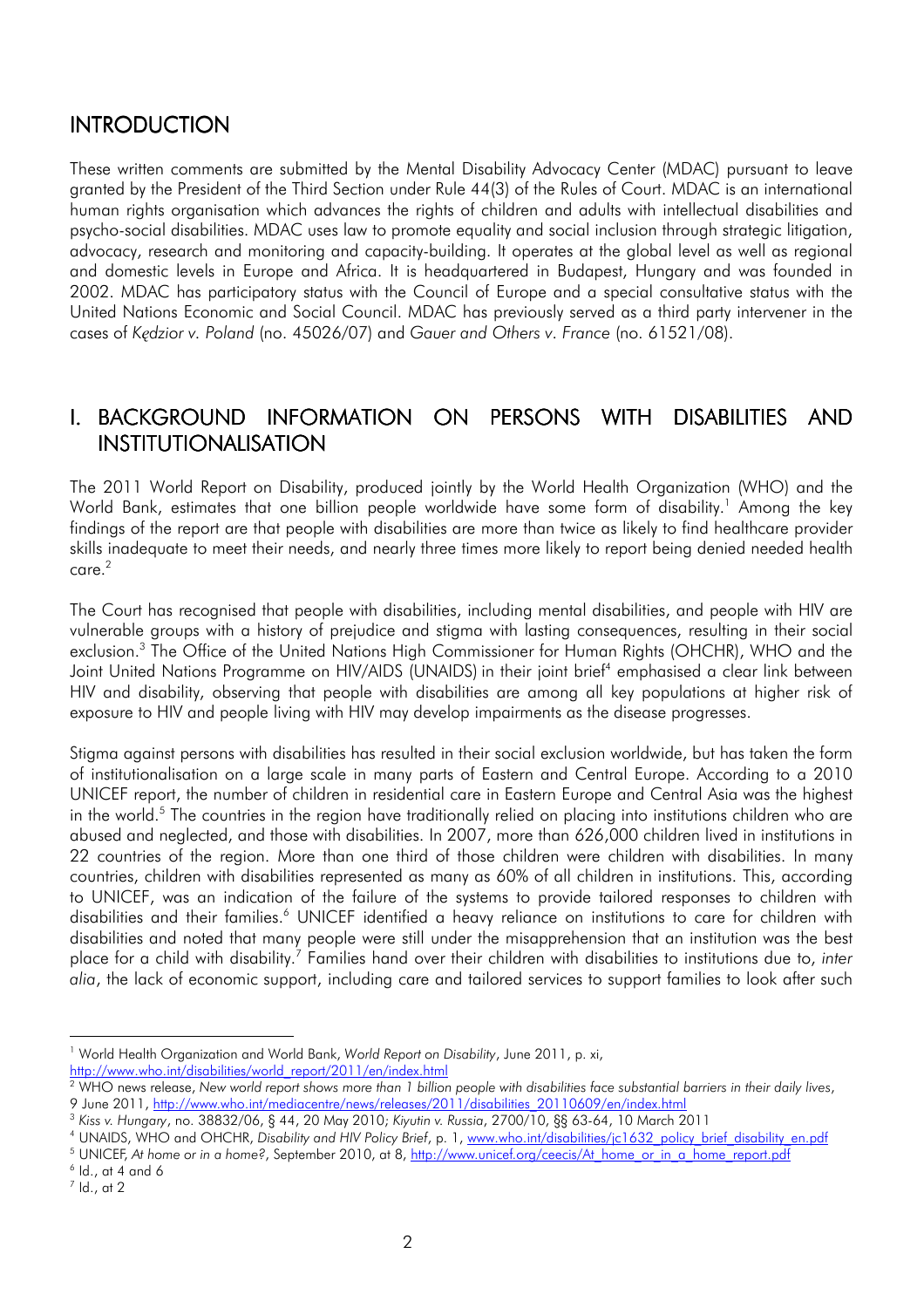children at home. They might even be actively encouraged by the medical personnel or authorities to give up their children.<sup>8</sup>

Research has shown that residential care, as such, can be damaging to children's development. Adverse physical effects include poor health, physical underdevelopments, hearing and vision problems, and delay in the development of motor, speech and cognitive skills. In addition, children living in institutions often suffer psychologically and emotionally and they may develop further disabilities.<sup>9</sup> Moreover, they are being commonly transferred from one institution to another. These moves contribute to their further seclusion because the children are prevented from developing closer ties and relationships. It is not unusual that young people, especially those with disabilities, remain in institutions even after their eighteenth birthday.<sup>10</sup> UNICEF concluded that support and assistance to families caring for children with disabilities should be a top priority area in the ongoing reforms.<sup>11</sup> Despite reforms of the child care systems and a decrease in the overall number of institutionalised children, the total number of children with disabilities in institutions has been stable for the last 15 years (in view of the fact that the birth rate in the region has dropped dramatically, the numbers can even be higher).<sup>12</sup> This figure suggests that children with disabilities are largely ignored in the ongoing reforms.<sup>13</sup> In Romania, the number of children with disabilities in institutions rose from 5,909 in 2004 to 10,108 in 2007.<sup>14</sup>

Lack of planning for children in institutions reaching the age of majority has resulted in large numbers of persons coming out of children's institutions becoming homeless or being placed in psychiatric institutions for want of any alternative. According to a 2005 Council of Europe Parliamentary Assembly report, "[o]ne crucial problem mentioned in the rapporteur's previous report and by all the NGOs concerned has to do with what happens to children in institutions after the age of 18. Forced to leave the institutions for minors where many of them have spent their entire lives, they usually end up on the street or in psychiatric hospitals."<sup>15</sup>

The high rate of HIV/AIDS among children, particular to Romania, has been directly tied to the high rates of institutionalisation of children.<sup>16</sup> The failure to use adequate infection control, the practice of giving blood transfusions to malnourished children, and the frequent injection of medication and vitamins in children's institutions drove the widespread transmission of HIV.<sup>17</sup>

International bodies have specifically addressed the mistreatment of children in Romania as a form of discrimination. The United Nations Committee on the Rights of the Child (CRC) expressed concerns with regard to discrimination against three groups of children in Romania – Roma children, children with HIV/AIDS and children with disabilities – and recommended that Romania fully and effectively implement necessary measures.<sup>18</sup> The UNICEF survey showed that these groups of children were being discriminated against in numerous aspects of their lives including their abandonment, institutionalisation, health care and education.<sup>19</sup>

 $\overline{a}$ 

- <sup>16</sup> Report of the Special Rapporteur on the right to health, E/CN.4/2005/51/Add.4, 21 February 2005, para. 48
- <sup>17</sup> Id.

19 Id., Chapter IV, at 72-90

<sup>&</sup>lt;sup>8</sup> ld., at 29

<sup>9</sup> Id., at 19 and 29

<sup>10</sup> Id., at 6 and 10

<sup>11</sup> Id., at 47

<sup>&</sup>lt;sup>12</sup> Id., at 45, 20; UNICEF estimates that 861 children per 100,000 lived in institutions in 2000, and 859 per 100,000 in 2007 <sup>13</sup> Id., at 27

<sup>14</sup> Id., Table F

<sup>&</sup>lt;sup>15</sup> Council of Europe Parliamentary Assembly, Doc. 10452, 8 February 2005, Doc. 10452: The rights of children in institutions: follow-up to Recommendation 1601 (2003) of the Parliamentary Assembly

<sup>18</sup> UNICEF, *Children on the Brink, A Focused Situation Analysis of Vulnerable, Excluded and Discriminated Children in Romania*, October 2006, http://www.unicef.org/ceecis/06-rom-sitan\_en.pdf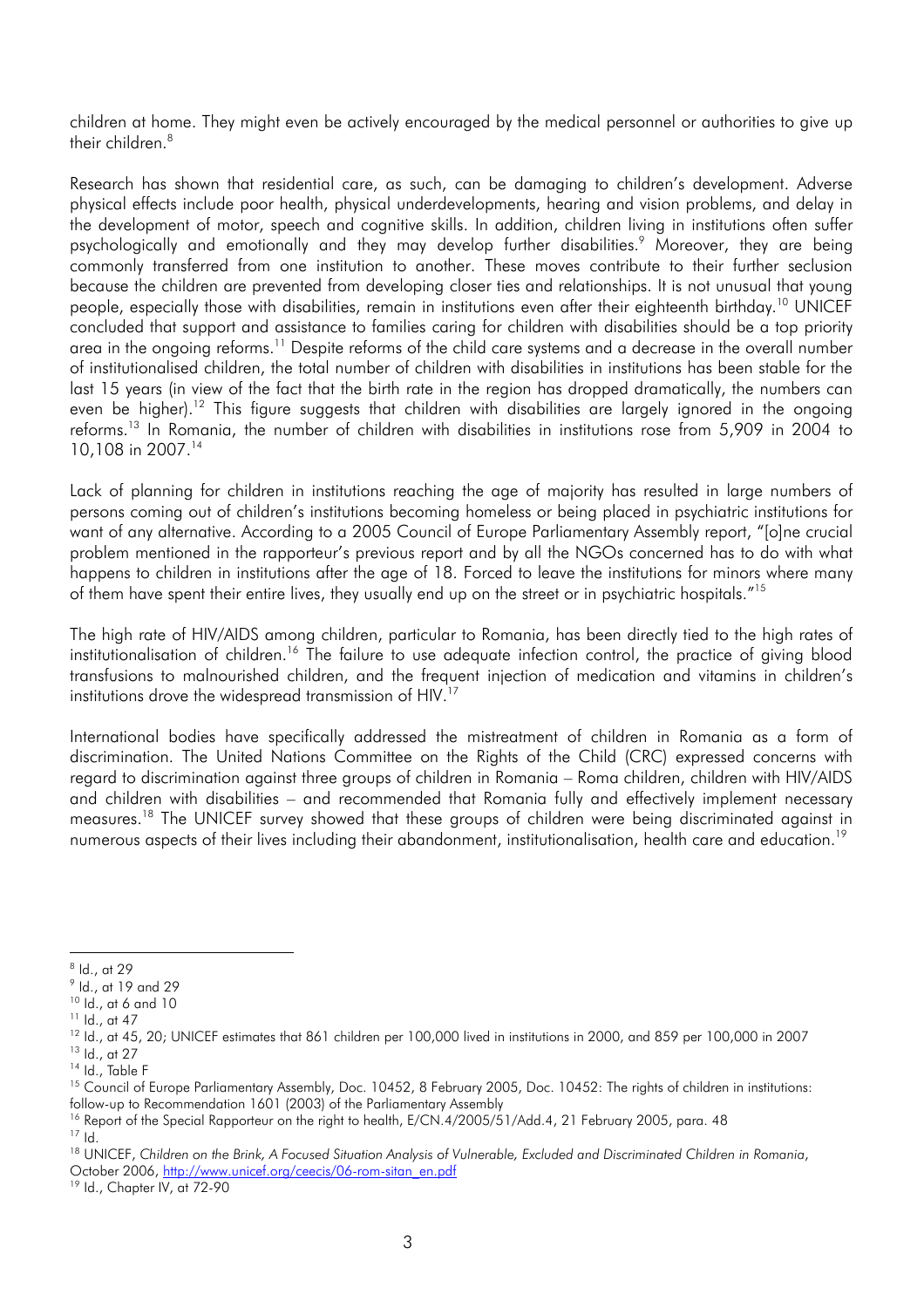Cases of life-threatening conditions in institutions, malnutrition and ill-treatment of children with mental disabilities or HIV/AIDS have been documented throughout Europe, for example in Serbia<sup>20</sup>, Moldova<sup>21</sup> or Bulgaria. The 2010 joint investigation by the Bulgarian Prosecutor General and the Bulgarian Helsinki Committee indicated that over the past 10 years, 238 children with disabilities had died in social care homes. The report suggested that sick children tended not to be hospitalised, regardless of the gravity of their health condition, and that they were left to die in the institution, or hospitalised too late.<sup>22</sup> Widespread abuses of children or adults with disabilities in institutions in Romania are very well documented.<sup>23</sup> A 2002 study found a striking malnutrition rate among children living in institutions in Romania.<sup>24</sup> The United Nations Special Rapporteur on the Right to Health visited the Poiana Mare Hospital in August 2004 and recommended that the government make appropriate medication available, ensure that patients are able to access effective complaint mechanisms and provide human rights training for hospital staff.<sup>25</sup> The European Committee for the Prevention of Torture (CPT) has documented malnutrition, deaths, and failure to provide medical treatment to persons detained in psychiatric institutions.<sup>26</sup> The United States Department of State, in its 2009 Human Rights Report on Romania called attention to continuing poor conditions at the Poiana Mare hospital and other psychiatric institutions, including overcrowding, shortage of staff, shortage of medication, insufficient food, poor hygiene, widespread use of sedation and restraint, and lack of awareness and observance of laws and regulations related to psychiatric admissions and detention.<sup>27</sup>

It is clear from the statistics and documentation of abuses in institutions for children and adults that placement in an institution may place a person with a disability at significant risk of neglect, ill-treatment, abuse, grave illness, and even death. As will be discussed below, State failure to avoid such placement; to monitor, prevent, investigate and prosecute torture and ill-treatment; to ensure access to the highest attainable standard of health on an equal basis with others for persons with disabilities; and to provide and facilitate access to effective remedies for violations of the rights of persons who are in a situation of extreme vulnerability constitute grave violations of human rights under international and European law. State impunity for such violations discriminates against persons with disabilities, debases the value of their rights and their lives, and perpetuates the very stereotypes that allow such violations to occur in the first place.

### **II. INTERNATIONAL STANDARDS**

#### A. The United Nations Convention on the Rights of Persons with Disabilities (CRPD)

The United Nations Convention on the Rights of Persons with Disabilities (CRPD) was adopted by the United Nations General Assembly on 13 December 2006 and entered into force on 3 May 2008. As of 28 September 2011 it was signed by 153 and ratified by 105 Parties including the European Union (the European Community). Its provisions are legally binding for most of the Council of Europe Member States - 45 Member States signed and 29 have already ratified the CRPD. Romania signed the CRPD on 26 September 2007 and ratified it on 31 January 2011. $^{28}$ 

<sup>&</sup>lt;sup>20</sup> Mental Disability Rights International, *Torment not Treatment: Serbia's Segregation and Abuse of Children and Adults with* Disabilities. Washington, DC: Mental Disability Rights International, 2007, http://www.mdri.org/PDFs/reports/Serbia-rep-english.pdf <sup>21</sup> Rapport au Gouvernement de la République de Moldova relatif à la visite effectuée en Moldova par le CPT du 14 au 24 septembre

<sup>2007,</sup> CPT/Inf (2008)39, point II(C)(D), and para 99, http://www.cpt.coe.int/documents/mda/2008-39-inf-fra.htm

<sup>&</sup>lt;sup>22</sup> Bulgarian Helsinki Committee, Submission to the Human Rights Committee regarding the consideration of the third periodic report of *Bulgaria*, 3 June 2011, http://www2.ohchr.org/english/bodies/hrc/docs/ngo/BHC\_Bulgaria\_HRC102.pdf ; relevant statistical data can be found at http://forsakenchildren.bghelsinki.org/en/

<sup>23</sup> See *inter alia*, CPT reports, 2009 U.S. State Department report

<sup>24</sup> Bulgarian Helsinki Committee, supra note 23

<sup>25</sup> Paul Hunt, *Addendum: Mission to Romania*, E/CN.4/2005/51/Add.4, 21 February 2005 available at http://daccess-ddsny.un.org/doc/UNDOC/GEN/G05/111/56/PDF/G0511156.pdf?OpenElement.

<sup>&</sup>lt;sup>26</sup> CPT reports on Romania (1995, 1999, 2004, 2008 and 2010) can be consulted at http://www.cpt.coe.int/en/states/rom.htm

<sup>&</sup>lt;sup>27</sup> U.S. Department of State, *Human Rights Report: Romania, 2009*, available at www.state.gov/g/drl/rls/hrrpt/2009/eur/136053.htm

<sup>&</sup>lt;sup>28</sup> Status of ratifications can be consulted at www.un.org/disabilities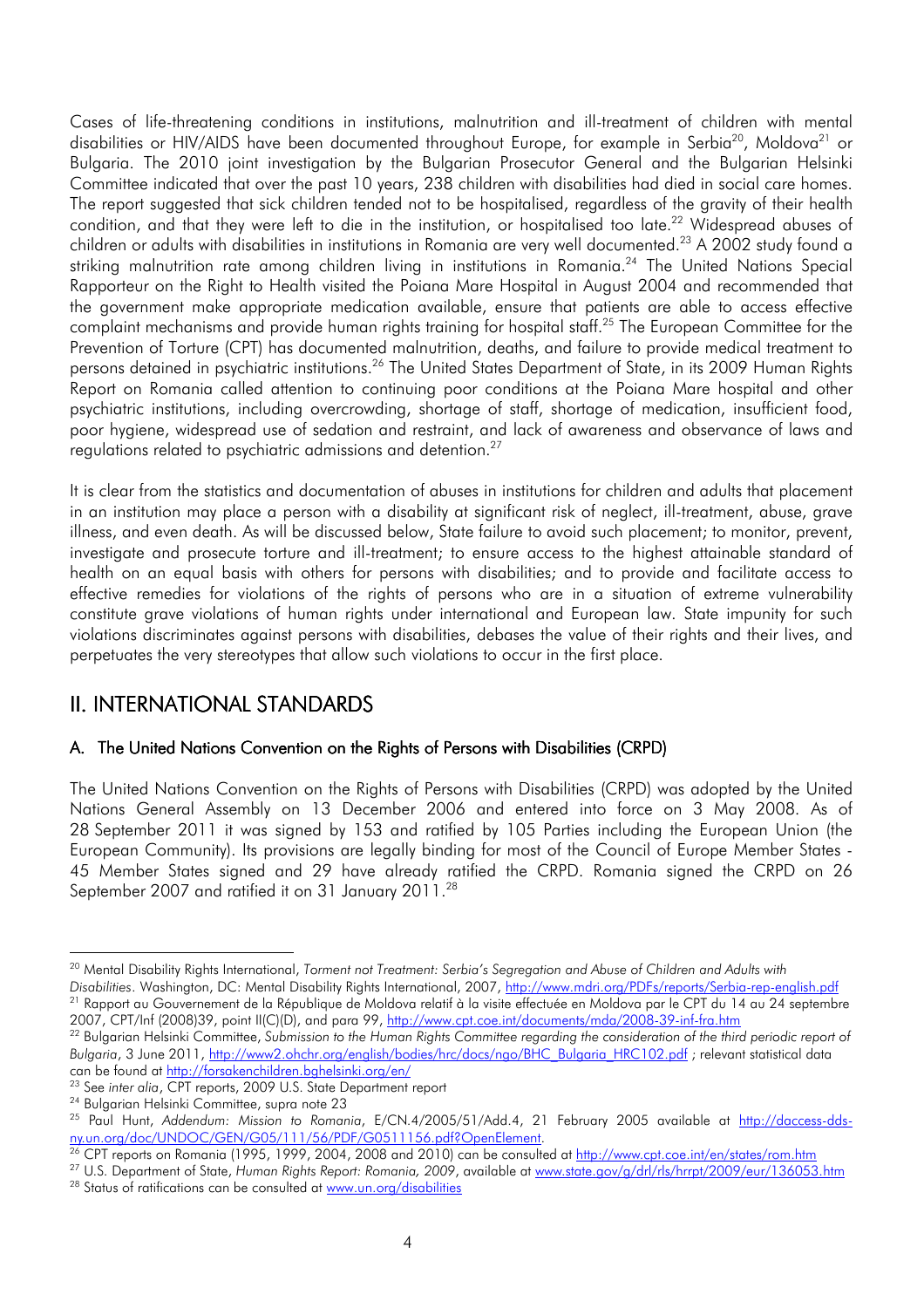The CRPD has been characterised as a major leap forward in international human rights law which represents the first serious effort to discontinue the marginalisation of disability within human rights.<sup>29</sup> It does not create new rights, but it is the first legally binding instrument to comprehensively reaffirm and reinforce existing rights in a framework specific to persons with disabilities.<sup>30</sup> The fundamental purpose of the CRPD is to promote, protect and ensure the full and equal enjoyment of all human rights and fundamental freedoms by all persons with disabilities, and to promote respect for their inherent dignity.<sup>31</sup> The principles of equality and nondiscrimination are among the main features of the CRPD. The general provision on equality and nondiscrimination can be found in its Article 5(2). The latter expressly obliges States to "prohibit all discrimination on the basis of disability and guarantee to persons with disabilities equal and effective legal protection against discrimination on all grounds ..." This general wording is further emphasised and reiterated throughout the other provisions of the CRPD. Besides the duty of the State actors to refrain from discriminatory legislation and practices, it is essential that private employers, private suppliers of goods and services, and other non-public entities be subject to both non-discrimination and equality norms in relation to persons with disabilities.<sup>32</sup>

The Court has held on a number of occasions that the European Convention for the Protection of Human Rights and Fundamental Freedoms ("the Convention") is a living instrument which must be interpreted "in the light of present-day conditions<sup>"33</sup> and must be read "in the light of the notions currently prevailing in democratic States".<sup>34</sup> In its recent case-law the Court also took into account the wide acceptance of the CRPD provisions in the Council of Europe Member States. In the case of *Glor v. Switzerland<sup>35</sup>* it made explicit reference to the CRPD as the basis for the "existence of a European and universal consensus on the need to protect persons with disabilities from discriminatory treatment", despite the fact that the relevant events had taken place before the adoption of the CRPD by the General Assembly in 2006 (Switzerland has not even signed the CRPD yet). In *Alajos Kiss v. Hungary*<sup>36</sup> and *Jasinskis v Latvia<sup>37</sup>* the Court also mentioned the CRPD, even though the relevant events had occurred before the respondent States signed the CRPD.

#### B. Access to justice for people with disabilities

A 2007 survey, supported by the European Commission and conducted in several European countries<sup>38</sup> concluded that the access of people with mental disabilities to rights and justice was by no means guaranteed. The survey found that legal structures and proceedings were generally not accessible for the people with intellectual disabilities and that their legal representation was not very well organised. The report noted that the general legal framework applied to people with mental disabilities regardless of their specific physical, intellectual or financial needs.

A 2011 report of the European Union Agency for Fundamental Rights (FRA), focusing specifically on access to justice in Europe, noted that the level of awareness of redress mechanisms among vulnerable groups was very low. Similarly, the effective possibility to seek protection of the rights of vulnerable people at the domestic level was hindered, *inter alia*, by legal costs and a narrow construction of legal standing.<sup>39</sup>

<sup>29</sup> Andreas Dimopoulos, *The UN Convention on the Rights of Persons with Disabilities* (Ashgate Publishing Limited, 2010) at 79 <sup>30</sup> United Nations, From Exclusion to Equality: Realizing the Rights of Persons with Disabilities, Handbook for Parliamentarians on the

*Convention on the Rights of Persons with Disabilities and its Optional Protocol* (2007), at 5

<sup>&</sup>lt;sup>31</sup> Article 1 of the CRPD

<sup>32</sup> United Nations Enable, *Convention on the Rights of Persons with Disabilities: Questions and Answers*, para 11, http://www.un.org/disabilities/default.asp?navid=24&pid=151#iq7

<sup>33</sup> See, among many other authorities, *Selmouni v. France* (GC), no. 25803/94, § 101, ECHR 1999-V

<sup>34</sup> *Van der Mussele v. Belgium*, 23 November 1983, § 32, Series A no. 70

<sup>35</sup> *Glor v. Switzerland*, no.13444/04, § 53, 30 April 2009

<sup>36</sup> *Kiss v. Hungary*, no. 38832/06, § 44, 20 May 2010; Hungary signed CRPD on 30 March 2007 and ratified on 20 July 2007

<sup>37</sup> *Jasinskis v. Latvia*, no. 45744/08, § 40, 21 December 2010; Latvia signed CRPD on 18 July 2008 and ratified on 1 March 2010

<sup>38</sup> Inclusion Europe, Justice, Rights and Inclusion for People with Intellectual Disability, www.inclusion-europe.org/documents/1081.pdf <sup>39</sup> FRA, *Access to justice in Europe: an overview of challenges and opportunities*, Luxembourg, March 2011, at 37-54

http://fra.europa.eu/fraWebsite/attachments/report-access-to-justice\_EN.pdf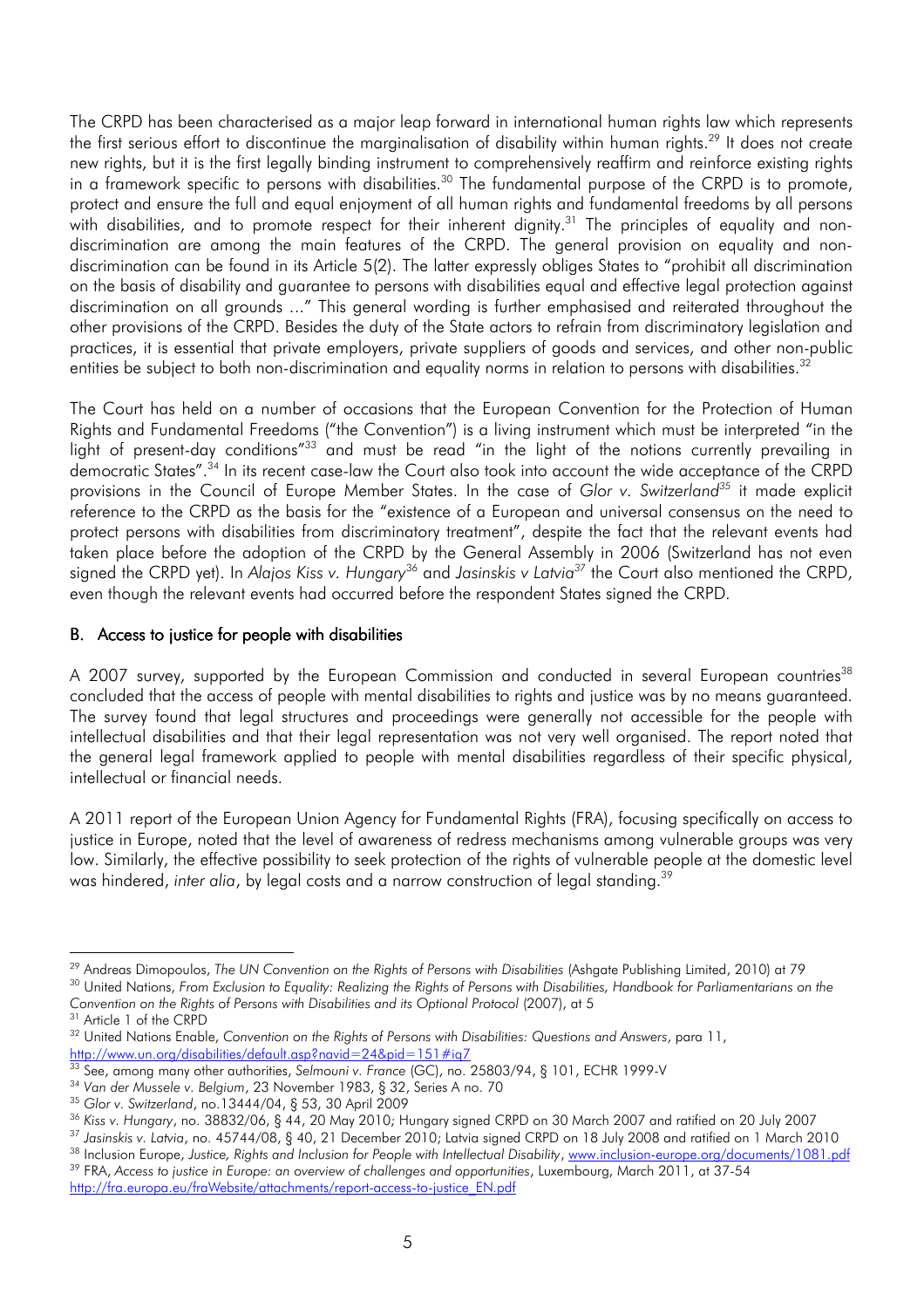Under Article 13 of the CRPD, States are obligated to ensure access to justice for persons with disabilities on an equal basis with others, "including through the provision of procedural and age-appropriate accommodations, in order to facilitate their effective role as direct and indirect participants, including as witnesses, in all legal proceedings, including at investigative and other preliminary stages."<sup>40</sup> To ensure effective access to justice, States are required to provide persons with disabilities with support and accommodations, and to identify and eliminate obstacles and barriers to accessibility.<sup>41</sup> This support is indispensable for people with mental disabilities in order to let them effectively complain about violations of their human rights. On the contrary, the lack of support would result in the virtual impossibility of fighting against existing abuses. This conclusion is also supported by the findings of the above survey according to which especially people with disabilities living in institutions have very limited access to justice and very limited possibilities to claim their rights. $42$ 

The possibility of enforcing a right is central to making fundamental rights a reality.<sup>43</sup> The FRA study emphasised that the overly restrictive domestic rules on legal standing are one of the major restrictions to effective access to justice.<sup>44</sup> Persons with mental disabilities are particularly restricted in this regard in that national legislation in some States does not let individuals bring a claim to a court unless they have full legal capacity – even when their rights are directly concerned.<sup>45</sup> Further, persons with mental disabilities may avoid becoming involved in legal proceedings, including proceedings in which their own rights are at stake, for fear of having their legal capacity restricted.<sup>46</sup> In many countries individuals deprived of their legal capacity may initiate judicial proceedings only through their guardians. However, it is not uncommon that persons deprived of their legal capacity do not have any guardian. For example, in the Czech Republic, the proceedings on deprivation of one's legal capacity and on appointment of a guardian are two separate and unrelated sets of proceedings, the latter following the former. As a result, there exists a period, sometime lasting several years, when persons do not have a guardian after they are deprived of their legal capacity.<sup>47</sup> A similar situation exists in other countries, such as Russia and Bulgaria, where the failure to appoint a guardian after a court has restricted a person's legal capacity can result in long gaps during which the person cannot take any legal action, including initiating legal proceedings; this legal and factual situation has been described in several cases brought before the Court.<sup>48</sup>

The factual or legal inability of persons with intellectual disabilities to access justice can, ultimately, lead to impunity for violation of their rights. This feature prevalent in many countries has been observed by the Special Rapporteur on Disability who concluded that "[p]eople with developmental [intellectual] disabilities are particularly vulnerable to human rights violations. … They encounter significant problems in accessing the judicial system to protect their rights or to seek remedies for violations; and their access to organizations that may protect their rights is generally limited. While non-disabled people need independent national and international bodies to protect their human rights, additional justifications exist for ensuring that people with

<sup>40</sup> Article 13(1), CRPD.

<sup>41</sup> Articles 9 and 13 of the CRPD

<sup>42</sup> Inclusion Europe, *Justice, Rights and Inclusion for People with Intellectual Disability*, at 31, www.inclusion-

europe.org/documents/1081.pdf

<sup>&</sup>lt;sup>43</sup> FRA, supra note 40, at 3

<sup>44</sup> FRA, supra note 40, at 40

<sup>45</sup> Id.

<sup>46</sup> For example, MDAC represents a woman, Ms V, in domestic proceedings in the Czech Republic. Ms V was diagnosed as having a mental illness. She brought proceedings concerning her parental rights to her children. In the scope of these proceedings the judge raised doubts as to Ms V's legal capacity and openly indicated a possibility to initiate proceedings on restriction/deprivation of her legal capacity and appointment of a guardian.

 $^{47}$  At domestic level, MDAC represented a client, Mr S., who did not have any legal guardian for four years after he was deprived of his legal capacity.

<sup>48</sup> For example, *Stanev v. Bulgaria* (dec.), no. 36760/06, 29 June 2010; Mr Stanev did not have a guardian for one year after he had been deprived of his legal capacity. MDAC represents a client, Ms. B., in domestic proceedings in Bulgaria; Ms. B. has had her legal capacity restricted for more than 10 years with no guardian appointed. See *also Lashchevskiy v. Russia*, no. 18095/11; the applicant was detained in a psychiatric hospital because he did not have a guardian, after which the detaining hospital became his guardian.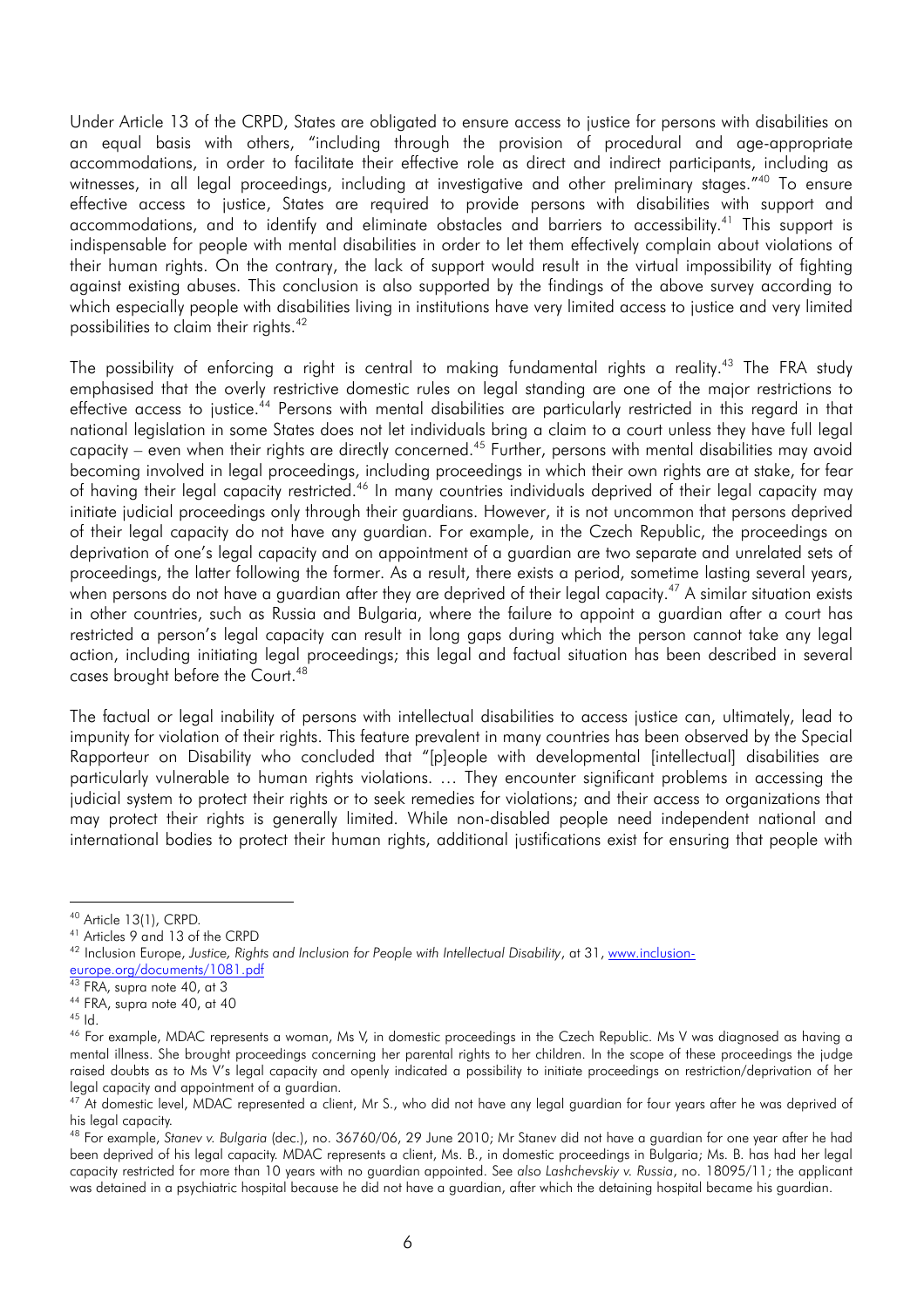disabilities and their rights be given special attention through independent national and international monitoring mechanisms."<sup>49</sup>

Persons with intellectual disabilities who are deprived of their legal capacity and detained in institutions have very limited knowledge, if any, about their rights and possibilities to seek protection of their rights. Moreover, their vulnerability makes them more susceptible to violations of human rights, including those fundamental ones guaranteed by Articles 2 and 3 of the Convention.<sup>50</sup> Many of them have no family or close relatives. In many countries, the majority of persons placed in social care or specialised institutions for persons with mental disabilities have been deprived of their legal capacity and, in some cases, the directors or other staff of the institution serve as the person's guardian.<sup>51</sup> Having regard to the fact that abuses occurring inside institutions are unseen by and unknown to society, it is more likely that there would be nobody to assist those persons (and who would raise these issues before domestic or international organs), if they are ill-treated or if their lives are endangered. Assuming that a breach of the right to life presupposes that a death has occurred, or is about to occur, and the State is responsible for it, in the absence of any relatives or any other representatives of the deceased, it is very likely that such violations will go unpunished. For children and adults with intellectual disabilities, orphans or people deprived of their legal capacity and detained in institutions, States could "avoid" any responsibility to protect their lives by not providing them with any person who would assist them with their affairs, including protection of human rights.

The fundamental aim of the Convention is to guarantee the rights that are practical and effective<sup>52</sup>, not theoretical and illusory, and the Court acknowledged that several cases transcended the individual person. It noted a moral dimension of cases before it and held "[w]hile under Article 34 of the Convention the existence of a "victim of a violation", that is to say, an individual applicant who is personally affected by an alleged violation of a Convention right, is indispensable for putting the protection mechanism of the Convention into motion, this criterion cannot be applied in a rigid, mechanical and inflexible way throughout the whole proceedings."<sup>53</sup> The existence of a general interest was considered as one of the reasons to continue the proceedings after the applicant's death even though there was nobody who would pursue the application.

Cases initiated by NGOs in situations where there was no one who could assert their rights have been examined by courts throughout the world. In a landmark case of *The Canadian Council of Churches v. Canada<sup>54</sup> ,* the Canadian Supreme Court noted the complexity of society and emerging complex issues to be solved by the courts and found the need to extend the right to standing from the traditional approach which limited standing to those who possessed a private interest. Without providing a blanket approval to everyone, such a test must follow three principles: firstly, the case must concern a serious issue as to the invalidity of legislation, secondly, the plaintiff must demonstrate a genuine interest and thirdly, there must not be another reasonable and effective way to bring the issue before the court. A similar approach has been adopted by, for example, the Irish Supreme Court in a case concerning the right to life of the unborn guaranteed by the Irish Constitution. Considering the nature of the right at stake, it concluded that there could never be a victim who could sue in respect of that right. Therefore it granted standing to an NGO which had a *bona fide* concern and interest for the protection of that right. It also held that the right of access to the courts also included the right to seek to restrain breaches of the Constitution where the public interest so requires.<sup>55</sup> In another case

<sup>49</sup> Special Rapporteur on Disability, *Report by the Special Rapporteur on Disability on the Question of Monitoring*, para 2, http://www.un.org/esa/socdev/enable/rapporteur.htm

 $^{50}$  III-treatment in psychiatric and other institutions detaining persons with intellectual disabilities and other issues arising under Articles 2 and 3 of the Convention have been reported in a number of Council of Europe Member States' (see part III below)

<sup>&</sup>lt;sup>51</sup> In a number of cases pending before the Court, the applicants were under the guardianship of the director of an institution or the institution itself. See, *inter alia, Stanev v. Bulgaria*, cited above, *Lashin v. Russia* (dec.), no. 33117/02, decision as to the admissibility 6 January 2011, or *D.D. v. Lithuania, no.* 13469/06 (communicated case).

<sup>52</sup> *Airey v. Ireland,* judgment of 9 October 1979, Series A no. 32, § 24

<sup>53</sup> *Karner v. Austria* [GC], no. 40016/98, § 25, ECHR 2003-IX, with further references

<sup>54</sup> http://scc.lexum.org/en/1992/1992scr1-236/1992scr1-236.html, Database of the decisions of the Supreme Court of Canada <sup>55</sup> http://www.pila.ie/resources/casesummaries/the-society-for-the-protection-of-unborn-children/, *The Society for the Protection of* 

*Unborn Children (Irl) Ltd v. Diarmuid Coogan et al.*, (1988)IR734; http://eprints.utas.edu.au/2038/3/02whole.pdf (at 127), *Attorney General (at the relation of SPUC (Irl) Ltd) v Open Door Counselling Ltd & Dublin Well Woman Centre Ltd,* (1988)IR593; (1988)ILRM19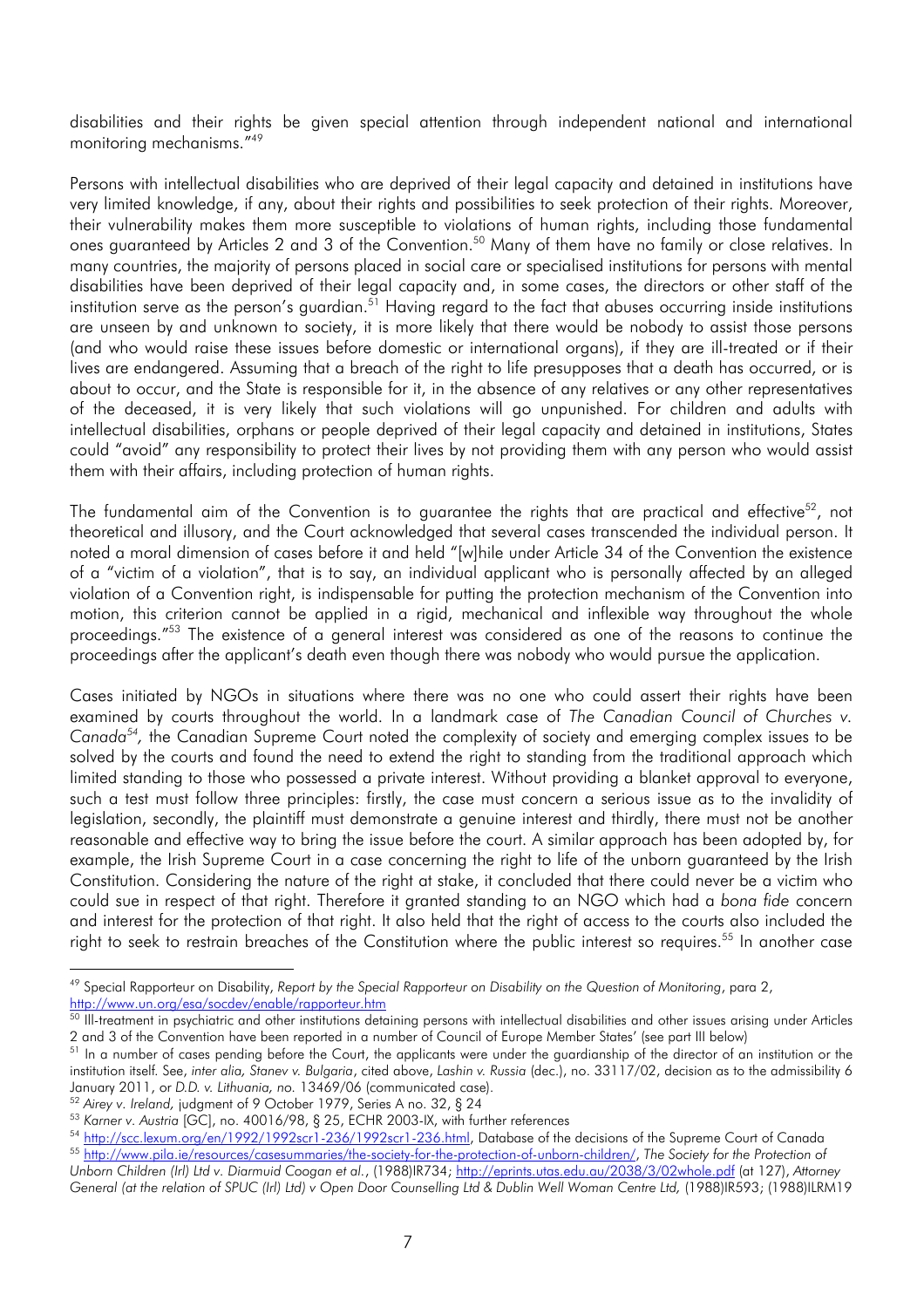concerning systematic deficiencies in the treatment of prisoners with mental health problems the Irish Supreme Court granted standing to an NGO for two main reasons – the NGO was a sincere and good faith litigant with expertise in prisoners' rights and the case concerned systematic deficiencies which required an expert body to present the issues clearly to the court.<sup>56</sup> A similar position was adopted by the High Court of England and Wales when it granted standing to Greenpeace in an environmental case. $^{57}$ 

The recognition of persons with mental disabilities as equal to others within the meaning of international human rights standards and protection of lives of those of them who are detained in institutions, often for lifetime, is no doubt an issue of general interest not limited to a particular State. The failure to create conditions recognising persons with mental disabilities as equal to others and allowing them to complain about violations of their fundamental rights (including the right to life and freedom from ill-treatment) while they are alive, cannot discharge States from their liability for the death of those persons after they pass away.

## III. RIGHTS OF PERSONS WITH DISABILITIES AND PERSONS WITH HIV/AIDS

#### A. Right to life

 $\overline{a}$ 

The right to life is a fundamental right guaranteed by a number of international instruments<sup>58</sup>. Article 10 of the CRPD provides that every human being has the inherent right to life and obliges States to take all necessary measures to ensure its effective enjoyment by persons with disabilities on an equal basis with others.

The jurisprudence of various international bodies related to the right to life has established that States' obligations include the positive obligation to protect lives of all persons under their jurisdiction, including those who are held in institutions. The United Nations Human Rights Committee noted that protection of the right to life required States to adopt positive measures and considered that States should take all possible measures to, among other issues, increase life expectancy, especially in adopting measures to eliminate malnutrition and epidemics.<sup>59</sup> In this respect it is important to take into account Article 25 of the CRPD which sets obligations for States to, *inter alia*, (i) provide persons with disabilities with the same range, quality and standard of free or affordable health care and programmes as provided to other persons; (ii) require health professionals to provide care of the same quality to persons with disabilities as to others; and (iii) prevent discriminatory denial of health care or health services or food and fluids on the basis of disability. Similarly, the Human Rights Committee stressed the importance of humane treatment and respect for the dignity of all persons held in institutions, including in psychiatric hospitals. Application of this principle cannot depend on the available material resources and must be applied without distinction of any kind. $^{60}$ 

Some leading cases in this area (see below) show that the right to life includes the obligation of States to make available not only adequate food and water in order to sustain life but also the duty to provide medical treatment to allow individuals to sustain life in dignity while they are detained. The Court itself recognised that "an issue may arise under Article 2 of the Convention where it is shown that the authorities … put an individual's life at risk through the denial of health care which they have undertaken to make available to the

http://www.unhchr.ch/tbs/doc.nsf/(Symbol)/84ab9690ccd81fc7c12563ed0046fae3?Opendocument

<sup>56</sup> *Irish Penal Reform Trust Limited & Ors v. the Governor of Mountjoy Prison* (2005) IEHC 305

<sup>57</sup> *R v Inspector of Pollution, ex p Greenpeace Ltd (No.2)* (1994) 4 All ER 329

<sup>&</sup>lt;sup>58</sup> Article 3 of the Universal Declaration on Human Rights; Article 6 of the International Covenant on Civil and Political Rights; Article 6 of the Convention on the Rights of Child; Article 2 of the European Convention on Human Rights and its Protocols Nos. 6 and 13; Article 4 of the American Convention on Human Rights; Article 4 of the African Charter on Human and Peoples' Rights, etc. <sup>59</sup> Human Rights Committee, *General Comment no. 6 (the right to life)*, para 6, 1982,

<sup>60</sup> Human Rights Committee, *General Comment no. 21 (humane treatment of persons deprived of liberty (Article 10)*, 1992, http://www.unhchr.ch/tbs/doc.nsf/(Symbol)/3327552b9511fb98c12563ed004cbe59?Opendocument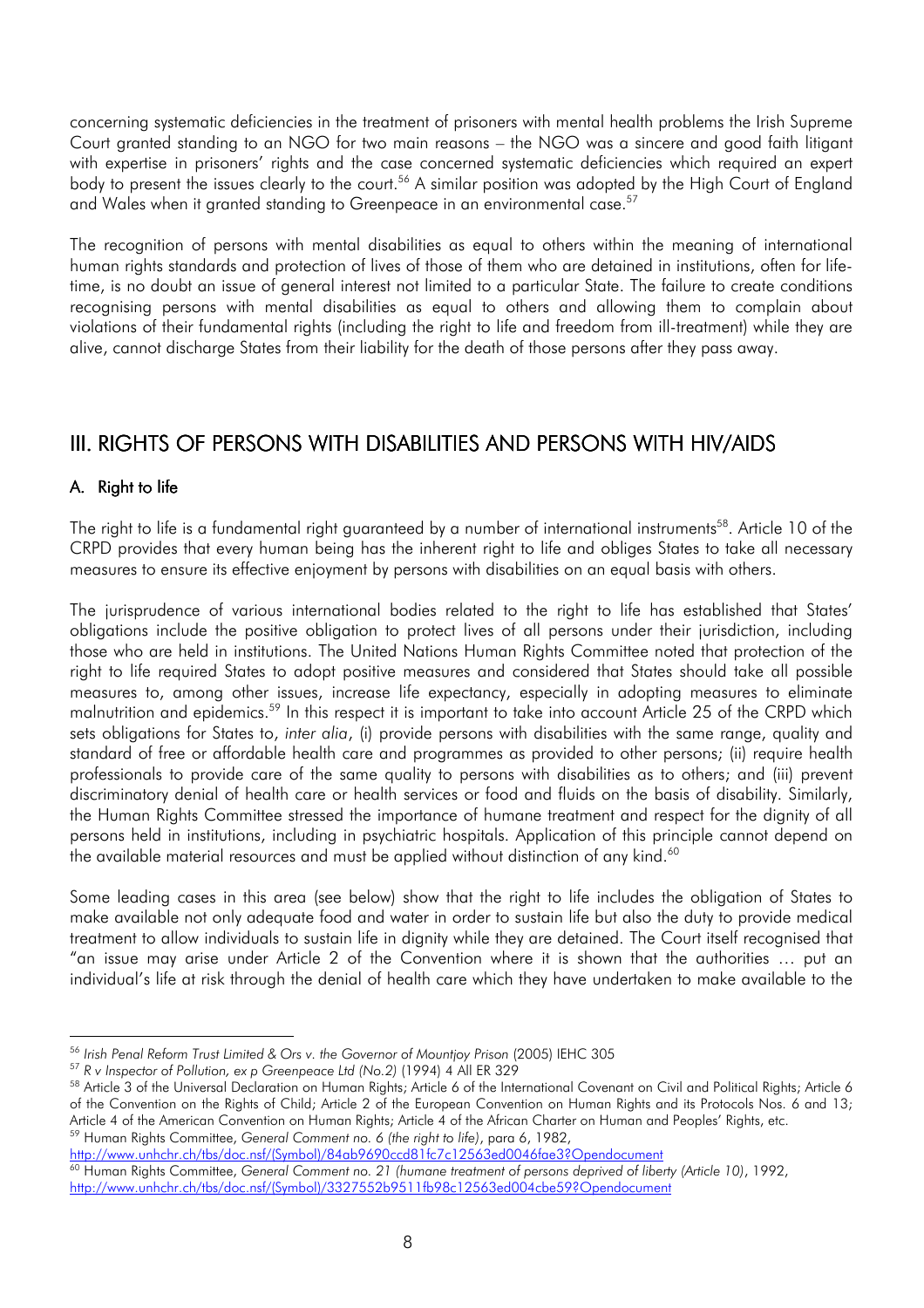population generally."<sup>61</sup> Given the fundamental nature of the rights at stake, it is important to emphasise that States are responsible to protect individuals from violation of their human rights not only by State agents but also by private entities or individuals, including those working in private hospitals and other institutions. $^{62}$ 

In the leading case of *Villagrán Morales et al. v. Guatemala<sup>63</sup>* the Inter-American Court of Human Rights found that the State was responsible for the torture and murder of five so called "street children", that is children who lived on the streets of the Guatemala City. It explicitly held:

"144. The right to life is a fundamental human right, and the exercise of this right is essential for the exercise of all other human rights. If it is not respected, all rights lack meaning. Owing to the fundamental nature of the right to life, restrictive approaches to it are inadmissible. In essence, the fundamental right to life includes… also the right that he will not be prevented from having access to the conditions that guarantee a dignified existence. States have the obligation to guarantee the creation of the conditions required in order that violations of this basic right do not occur and, in particular, the duty to prevent its agents from violating it."

"191. … the Court wishes to record the particular gravity of the fact that a State Party to this Convention can be charged with having applied or tolerated a systematic practice of violence against at-risk children in its territory. When States violate the rights of at-risk children, such as "street children", in this way, it makes them victims of a double aggression. First, such States do not prevent them from living in misery, thus depriving them of the minimum conditions for a dignified life and preventing them from the "full and harmonious development of their personality", even though every child has the right to harbor a project of life that should be tended and encouraged by the public authorities so that it may develop this project for its personal benefit and that of the society to which it belongs. Second, they violate their physical, mental and moral integrity and even their lives."

The case of Lantsova v. The Russian Federation<sup>64</sup> before the Human Rights Committee concerned a denial of health care in a prison. Finding a breach of the right to life of the author's son, the Committee stated that:

"9.2 ... after the deterioration of the health of the author's son, he received medical care only during the last few minutes of his life, that the prison authorities had refused such care during the preceding days and that this situation caused his death. ... The Committee affirms that it is incumbent on States to ensure the right of life of detainees, and not incumbent on the latter to request protection. ... [T]he essential fact remains that the State party by arresting and detaining individuals takes the responsibility to care for their life. It is up to the State party by organizing its detention facilities to know about the state of health of the detainees as far as may be reasonably expected. Lack of financial means cannot reduce this responsibility. The Committee considers that a properly functioning medical service within the detention centre could and should have known about the dangerous change in the state of health of Mr. Lantsov. It considers that the State party failed to take appropriate measures to protect Mr. Lantsov's life during the period he spent in the detention centre."

In the case of *International Pen, Constitutional Rights Project, Interights on behalf of Ken Saro-Wiwa Jr. And Civil Liberties Organisation v. Nigeria* the African Commission of Human and Peoples' Rights concluded that "[t]he protection of the right to life ... also includes a duty for the state not to purposefully let a person die while in its custody. Here at least one of the victims' lives was seriously endangered by the denial of medication during detention." The Commission found a violation of the right to life when denying medication to a prisoner had endangered his life but had not caused his death.<sup>65</sup>

Alongside the Court's extensive case-law on the subject, the obligation of States to carry out an effective investigation into alleged violations of human rights, including the right to life, arises from international human rights standards. Focusing especially on persons with disabilities, Article 16 of the CRPD obliges States to take all appropriate measures to protect persons with disabilities from all forms of exploitation, violence and abuse and to ensure that all such cases are identified, investigated and, where appropriate, prosecuted. A similar obligation can be found in the International Covenant on Civil and Political Rights (ICCPR). The Human Rights Committee considered the special vulnerability of certain categories of persons and emphasised the obligation to investigate allegations of violations promptly, thoroughly and effectively through

<sup>61</sup> *Cyprus v. Turkey* [GC], no. 25781/94, § 219, ECHR 2001-IV

<sup>62</sup> See, among other authorities, Human Rights Committee, *General Comment no. 20*, 1992, para 2,

http://www.unhchr.ch/tbs/doc.nsf/(Symbol)/6924291970754969c12563ed004c8ae5?Opendocument; Report of the Special Rapporteur on torture, A/HRC/7/3, 15 January 2008, para 31; Human Rights Committee, *General Comment no. 31*, CCPR/C/21/Rev.1/Add.13, 26 May 2004, para 8

<sup>63</sup> *Villagrán Morales et al. v. Guatemala*, judgment of 19 November 1999, Series C no. 77

*<sup>64</sup> Lantsova v. The Russian Federation*, Communication no. 763/1997, views of 26 March 2002

<sup>&</sup>lt;sup>65</sup> Icelandic Human Rights Centre, *The Right to Life, Positive obligations imposed by the Right to Life*, http://www.humanrights.is/thehuman-rights-project/humanrightscasesandmaterials/comparativeanalysis/life/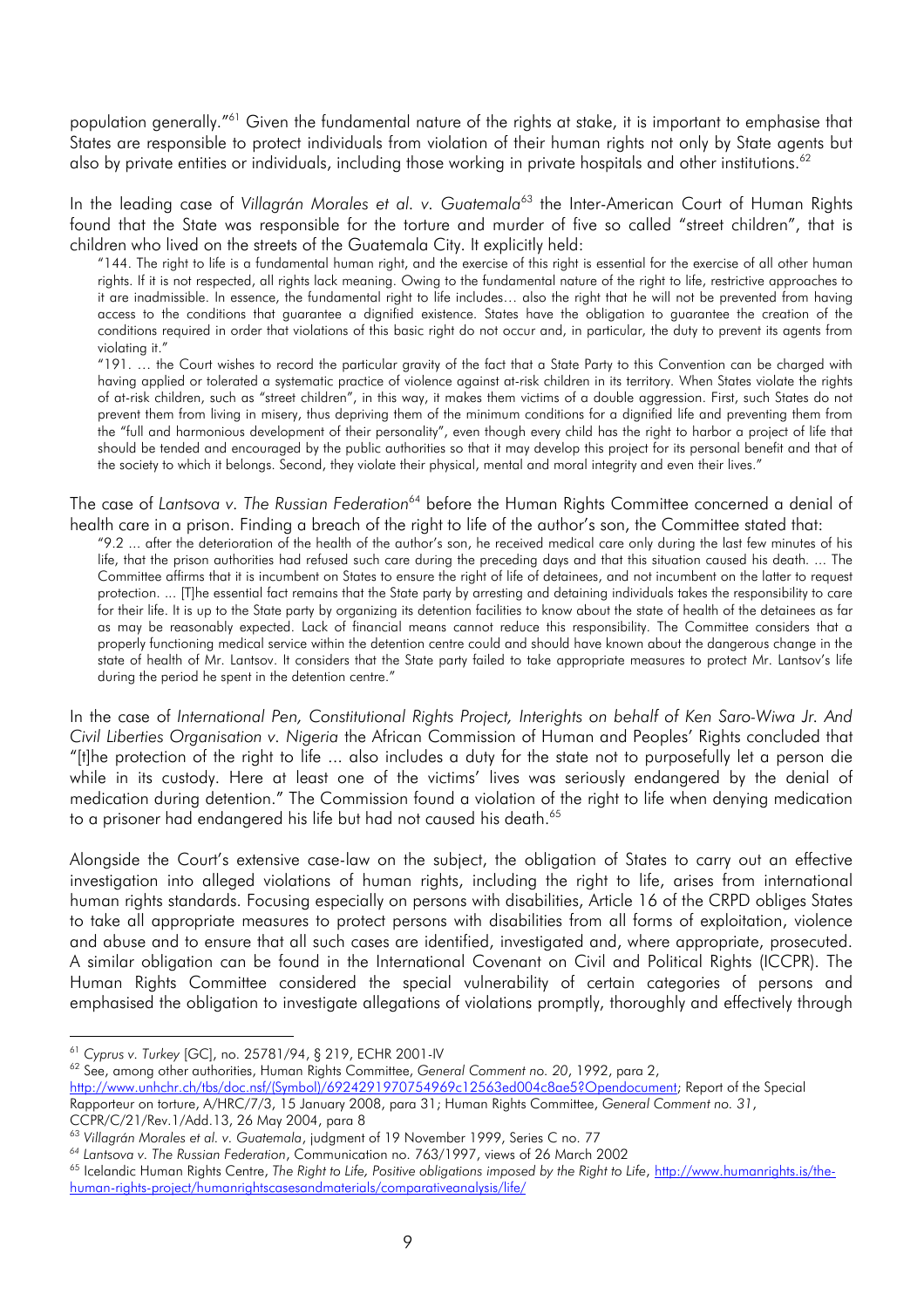independent and impartial bodies.<sup>66</sup> Furthermore, it noted that "[a] failure by a State Party to investigate allegations of violations could in and of itself give rise to a separate breach of the Covenant."<sup>67</sup> The Human Rights Committee also noted that the problem of impunity of such violations may be an important element which contributes to the recurrence of the violations. $^{68}$ 

As regards the duty of the States to investigate alleged violation of human rights, such as the right to life, the Inter-American Court of Human Rights in the case of *Velásquez Rodriguez v. Honduras*<sup>69</sup> held:

"176. The State is obligated to investigate every situation involving a violation of the rights protected by the Convention. If the State apparatus acts in such a way that the violation goes unpunished and the victim's full enjoyment of such rights is not restored as soon as possible, the State has failed to comply with its duty ... The same is true when the State allows private persons or groups to act freely and with impunity to the detriment of the rights recognized by the Convention.

177. In certain circumstances, it may be difficult to investigate acts that violate an individual's rights. The duty to investigate, like the duty to prevent, is not breached merely because the investigation does not produce a satisfactory result. Nevertheless, it must be undertaken in a serious manner and not as a mere formality preordained to be ineffective. An investigation must have an objective and be assumed by the State as its own legal duty, not as a step taken by private interests that depends upon the initiative of the victim or his family or upon their offer of proof, without an effective search for the truth by the government. ... Where the acts of private parties that violate the Convention are not seriously investigated, those parties are aided in a sense by the government, thereby making the State responsible on the international plane."

International law on the right to life and international jurisprudence related thereto are consistent in upholding States' obligation to protect life, including by providing necessary medical treatment and taking other preventative measures to ensure that this right is upheld. Further, States violate this right by failing to fully investigate and allowing the acts of private parties to go unpunished.

#### B. Freedom from torture and inhuman and degrading treatment

The absolute prohibition against torture is enshrined in numerous international treaties.<sup>70</sup> The CRPD endorses this legal regime and places it in the framework relevant for persons with disabilities. Article 15 of CRPD provides:

"1. No one shall be subjected to torture or to cruel, inhuman or degrading treatment or punishment. In particular, no one shall be subjected without his or her free consent to medical or scientific experimentation.

2. States Parties shall take all effective legislative, administrative, judicial or other measures to prevent persons with disabilities, on an equal basis with others, from being subjected to torture or cruel, inhuman or degrading treatment or punishment."

The CRPD provides further authoritative guidance on the absolute prohibition of torture in respect of persons with disabilities. Article 3 of the CRPD proclaims the principle of respect of the individual autonomy of persons with disabilities. Article 12 recognises their equal right to enjoy legal capacity in all areas of life, such as deciding where to live and whether to accept medical treatment.<sup>7</sup>

Persons with mental disabilities are often placed in institutions and excluded from society, which in itself violates the CRPD, whose Article 19 guarantees the right of people with disabilities to live in the community and to choose one's place of residence on an equal basis with others . Given their special vulnerable position, they are often totally dependent on the staff, and unaware of their rights or how to protect their rights. In these circumstances, abuses can be easily hidden from the outside world. The Special Rapporteur on Torture emphasised the concept of vulnerability, observing that "[t]orture, as the most serious violation of the human right to personal integrity and dignity, presupposes a situation of powerlessness, whereby the victim is under the total control of another person. Persons with disabilities often find themselves in such situations, for instance when they are deprived of their liberty in prisons or other places, or when they are under the control

<sup>66</sup> Human Rights Committee, *General Comment no. 31*, CCPR/C/21/Rev.1/Add.13, 26 May 2004

<sup>67</sup> *Id.*, para 15

<sup>68</sup> *Id.*, para 18

<sup>69</sup> *Velásquez Rodriguez v. Honduras*, Judgment of 29 July 1988, Series C. No. 4 (1998)

<sup>&</sup>lt;sup>70</sup> Such as the Convention against Torture and Other Cruel, Inhuman or Degrading Treatment or Punishment (Article 2), the International Covenant on Civil and Political Rights (Article 7) and the Convention on the Rights of the Child (Article 37)

<sup>71</sup> M. Nowak*, Interim Report of the Special Rapporteur on torture and other cruel, inhuman or degrading treatment or punishment*,

U.N.Doc. A/63/175 (28 July 2008), para. 44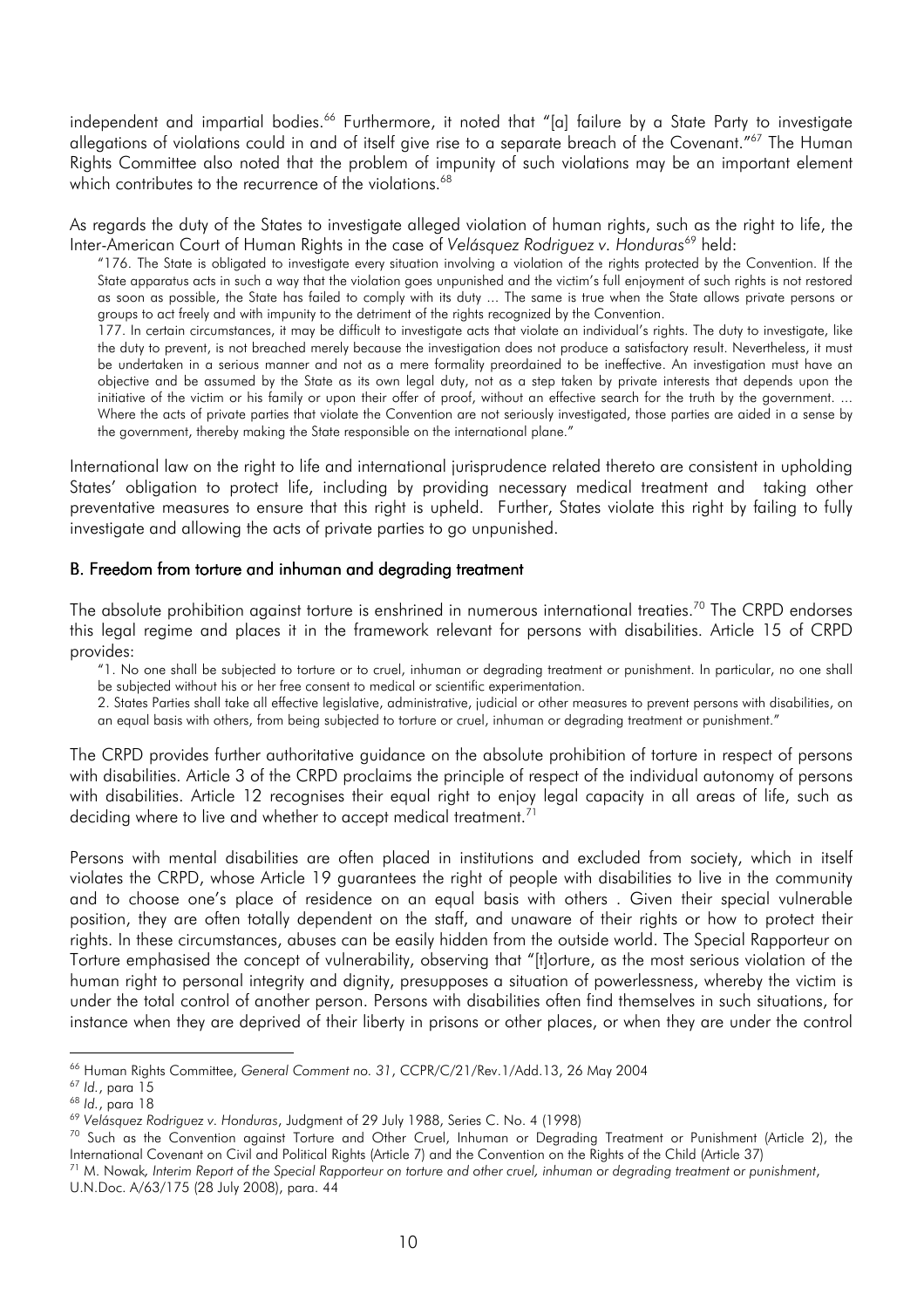of their caregivers or legal guardians. In a given context, the particular disability of an individual may render him or her more likely to be in a dependant situation and make him or her an easier target of abuse."<sup>72</sup> He further stressed that "[p]ersons with disabilities are often segregated from society in institutions, including prisons, social care centres, orphanages and mental health institutions. They are deprived of their liberty for long periods of time including what may amount to a lifelong experience, either against their will or without their free and informed consent. Inside these institutions, persons with disabilities are frequently subjected to unspeakable indignities, neglect, severe forms of restraint and seclusion, as well as physical, mental and sexual violence. The lack of reasonable accommodation in detention facilities may increase the risk of exposure to neglect, violence, abuse, torture and ill-treatment."<sup>73</sup> He expressed his concerns about the fact that "in many cases such practices, when perpetrated against persons with disabilities, remain invisible or are being justified, and are not recognized as torture or other cruel, inhuman or degrading treatment or punishment".<sup>74</sup>

Despite the absolute prohibition against torture and inhuman and degrading treatment, the actual situation in institutions throughout the world, where persons with disabilities are kept, often falls below these standards. For example, the United Nations Committee on Economic, Social and Cultural Rights asked States to "ensure that persons with disabilities, particularly infants and children, are provided with the same level of medical care within the same system as other members of society. All such services should be provided in such a way that the persons concerned are able to maintain full respect for their rights and dignity." $^{75}$ 

International judicial and quasi-judicial bodies have examined a number of complaints concerning illtreatment and lack of adequate treatment of persons with mental disabilities. For example, in the case of *Uton Lewis v. Jamaica<sup>76</sup>* the Human Rights Committee found that the denial of medical treatment to a prisoner on a death row amounted to inhuman treatment in violation of Article 10(1) of the ICCPR. This provision guarantees the right for all persons deprived of their liberty to be treated with humanity and with respect for the inherent dignity of the human person.

In the case of *Victor Rosario Congo v. Ecuador* the Inter-American Commission on Human Rights held that "retaining in custody and without medical treatment, a person who was suffering from cerebral edema and cholera constituted a violation of ... the prohibition of the infliction of inhuman, cruel or degrading treatment."<sup>77</sup> It emphasised that this specific person was in a particularly vulnerable position because he had a mental disability. It equally found that the State had been responsible for the death of Mr Congo who, while still in detention, died of malnutrition, hydroelectrolitic imbalance, and heart and lung failure. $^{78}$ 

The obligation to conduct effective investigations into alleged ill-treatment has been recognised by international bodies, including the Human Rights Committee, which concluded that the authorities were under the obligation to investigate complaints against maltreatment promptly and impartially, in order to make the available remedies effective.<sup>79</sup> Noting the cases of ill-treatment in the Bulgarian institutions (see part I above) the Council of Europe Commissioner for Human Rights concluded: "It has to be recognised that persons detained in psychiatric social care institutions are extremely vulnerable. Considering their limited possibility to communicate with the outside world, states have an obligation to set up and support truly independent national monitoring bodies, and to ensure adequate resources for such bodies. Any reports of ill treatment in

<sup>78</sup> Icelandic Human Rights Centre, *The Right to Freedom from Torture, or Cruel, Inhuman or Degrading Treatment or Punishment, http://www.humanrights.is/the-human-rights-project/humanrightscasesandmaterials/comparativeanalysis/tortureorcrual/*

79 Human Rights Committee, *General Comment no. 20*, 1992, para 14

 $\overline{a}$ <sup>72</sup> Id., para. 50

<sup>73</sup> Id., para. 38

<sup>74</sup> Id., para. 41

<sup>75</sup> The Committee on Economic, Social and Cultural Rights, *General Comment no. 18*, para. 34

<sup>76</sup> *Uton Lewis v. Jamaica*, Communication no. 527/1993, 18 July 1996, para 10.4

<sup>77</sup> *Victor Rosario Congo v. Ecuador*, Case 11.427, Report No. 63/99, Decision of 13 April 1999, para 65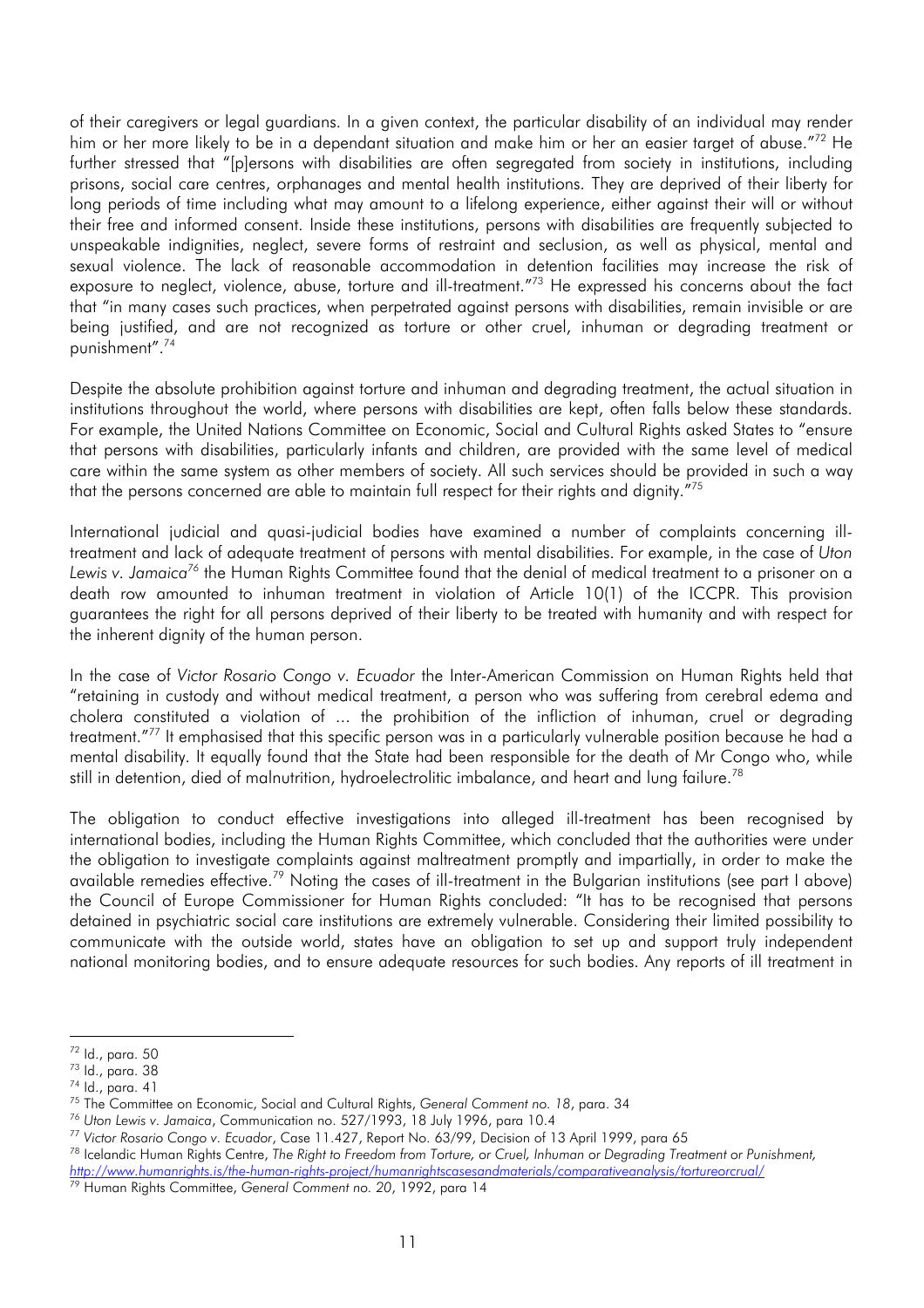psychiatric hospitals must be thoroughly and effectively investigated – in order to prevent and remedy torture, inhuman and degrading treatment or punishment of people in institutions in Europe today." $^{\rm 80}$ 

## **CONCLUSION**

 $\overline{a}$ 

As the UN Special Rapporteur on Disability noted: "[The CRPD] has risen from the very core of the human rights principles of the United Nations. It is founded on the principles of dignity and justice; and rooted in the concepts of inalienability, universality and indivisibility of human rights. It highlights the right to full participation, and rests upon the notion of equality without distinctions; underlines the right to enjoyment without discrimination; stresses the belief in the dignity and worth of all human being, and their right to equality and protection by the law."<sup>81</sup> Despite the ongoing international criticism of the ill-treatment and other forms of abuses in institutions in Romania, the government has not ensured equal rights and treatment for persons with disabilities. It has not only failed to protect their well-being and, ultimately, lives, on an equal basis with the rest of the population, it has also failed to provide them with any effective or practical possibility to seek protection of their human rights, including the right to life, and stop the existing violations while they are still alive. The failure of the State to provide these powerless and extremely vulnerable persons with such a possibility while they are alive cannot ultimately lead to the State's impunity after their death.

<sup>80</sup> Thomas Hammarberg, *Inhuman treatment of persons with disabilities in institutions*, 21 October 2010, https://wcd.coe.int/wcd/ViewDoc.jsp?Ref=PR776(2010)&Language=lanEnglish&Ver=original&BackColorInternet=DBDCF2&BackCo lorIntranet=FDC864&BackColorLogged=FDC864

<sup>81</sup> Statement by the Special Rapporteur on Disability, Convention on the Rights of Persons with Disabilities: A Progressive Human Rights *Instrument*, September 2006, www.un.org/esa/socdev/enable/srstathrc2006.html